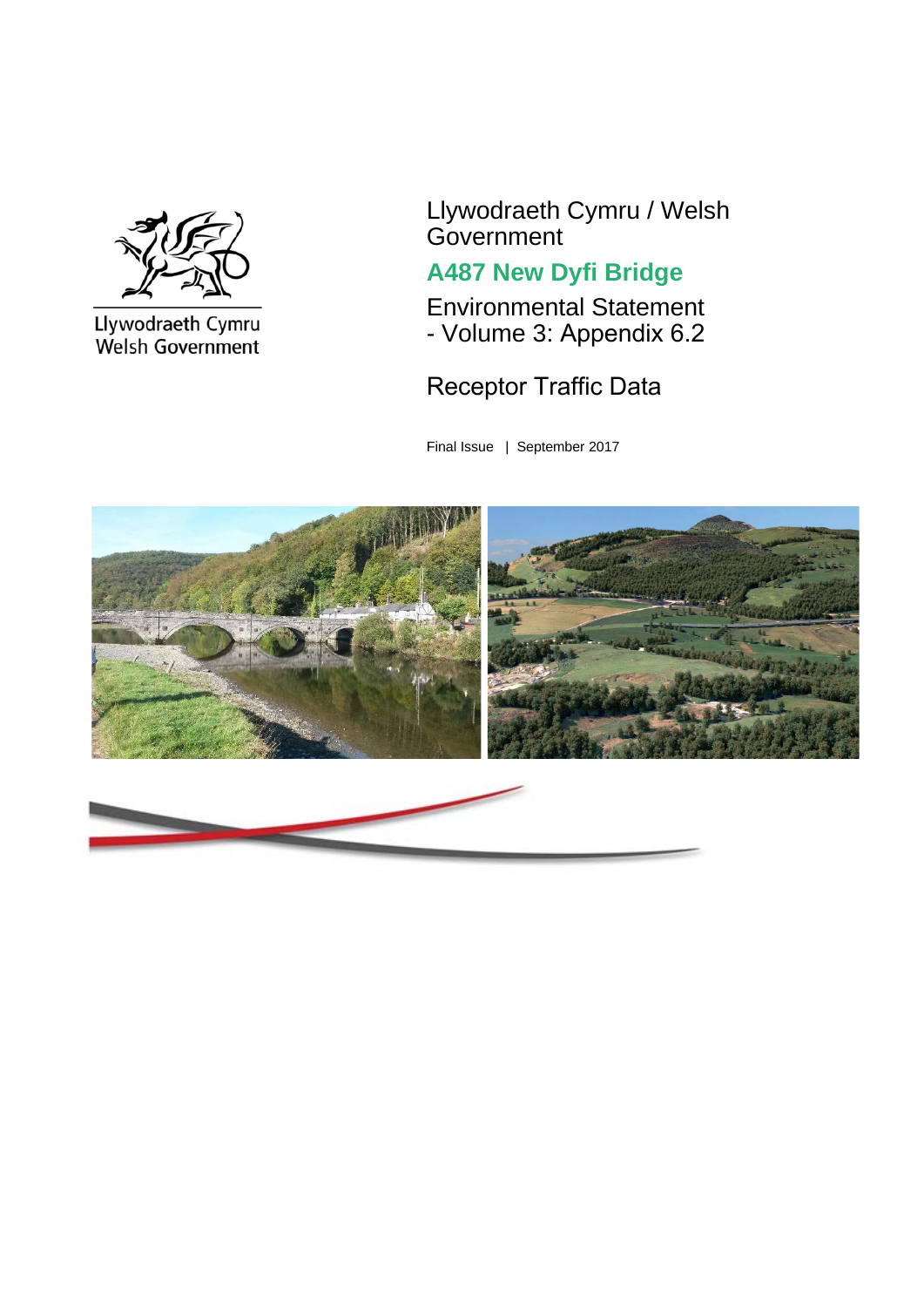## **Appendix 6.2**

*Table 6.1 Baseline 2015* 

|                       |                      |                 |             | <b>Annual</b>   |                    |
|-----------------------|----------------------|-----------------|-------------|-----------------|--------------------|
|                       |                      | <b>Distance</b> |             | average         | <b>Total</b>       |
| <b>Receptor</b><br>ID | Link                 | from<br>link(m) | <b>AADT</b> | speed<br>(km/h) | $\%$<br><b>HDV</b> |
| OP1                   | A487 East            | 5               | 3136        | 69.1            | 3.2                |
| OP1                   | A487 (Pont-ar-Ddyfi) | 22              | 4682        | 45.7            | 3.1                |
| OP <sub>2</sub>       | A493                 | 9               | 2321        | 58.2            | $\overline{2.1}$   |
| OP <sub>2</sub>       | A487 (Pont-ar-Ddyfi) | 12              | 4682        | 45.7            | 3.1                |
| OP3                   | A493                 | $\tau$          | 2321        | 58.2            | 2.1                |
| OP3                   | A487 (Pont-ar-Ddyfi) | 15              | 4682        | 45.7            | 3.1                |
| OP4                   | A493                 | 6               | 2321        | 58.2            | 2.1                |
| OP4                   | A487 (Pont-ar-Ddyfi) | 22              | 4682        | 45.7            | 3.1                |
| OP <sub>5</sub>       | A493                 | 5               | 2321        | 58.2            | 2.1                |
| OP <sub>5</sub>       | A487 (Pont-ar-Ddyfi) | 28              | 4682        | 45.7            | 3.1                |
| OP <sub>6</sub>       | A493                 | 6               | 2321        | 58.2            | 2.1                |
| OP <sub>6</sub>       | A487 (Pont-ar-Ddyfi) | 18              | 4682        | 45.7            | 3.1                |
|                       | A487 (Pont-ar-Ddyfi  | 23              | 4682        | 45.7            | 3.1                |
| OP7                   | approach)            |                 |             |                 |                    |
| OP8                   | A487 East            | 10              | 3136        | 68.8            | 3.2                |
| OP8                   | A487 (Pont-ar-Ddyfi) | 32              | 4682        | 45.7            | 3.1                |
| OP <sub>9</sub>       | A487 East            | 21              | 3136        | 68.8            | 3.2                |
| OP9                   | A487 (Pont-ar-Ddyfi) | 153             | 4682        | 45.7            | 3.1                |
| <b>OP10</b>           | A487 East            | 10              | 3136        | 68.8            | 3.2                |
| <b>OP10</b>           | A487 (Pont-ar-Ddyfi) | 38              | 4682        | 45.7            | 3.1                |
| <b>OP11</b>           | A487 East            | 21              | 3136        | 68.8            | 3.2                |
| <b>OP11</b>           | A487 (Pont-ar-Ddyfi) | 145             | 4682        | 45.7            | 3.1                |
| <b>OP12</b>           | A487 East            | $\overline{7}$  | 3136        | 68.8            | 3.2                |
| <b>OP12</b>           | A487 (Pont-ar-Ddyfi) | 11              | 4682        | 45.7            | 3.1                |
| <b>OP13</b>           | A487 East            | 8               | 3136        | 68.8            | 3.2                |
| <b>OP13</b>           | A487 (Pont-ar-Ddyfi) | 31              | 4682        | 45.7            | 3.1                |
| <b>OP14</b>           | A487 East            | 114             | 3136        | 68.8            | 3.2                |
|                       | A487 (Pont-ar-Ddyfi  | 21              | 4682        | 45.7            | 3.1                |
| <b>OP15</b>           | approach)            |                 |             |                 |                    |

*Table 6.2 DM2019* 

| <b>Receptor</b><br>ID  | Link                 | <b>Distance</b><br>from<br>link(m) | <b>AADT</b><br>(combined, | Annual<br>average<br>speed<br>(km/h) | <b>Total</b><br>$\%$<br><b>HDV</b> |
|------------------------|----------------------|------------------------------------|---------------------------|--------------------------------------|------------------------------------|
|                        | A487 (Pont-ar-Ddyfi) |                                    | veh/day)<br>3328          | 69.1                                 | 3.2                                |
| OP1<br>OP <sub>1</sub> | A493                 | 22                                 | 4968                      | 45.7                                 | 3.1                                |
| OP <sub>2</sub>        | A487 (Pont-ar-Ddyfi) | Q                                  | 2463                      | 58.2                                 | 2.1                                |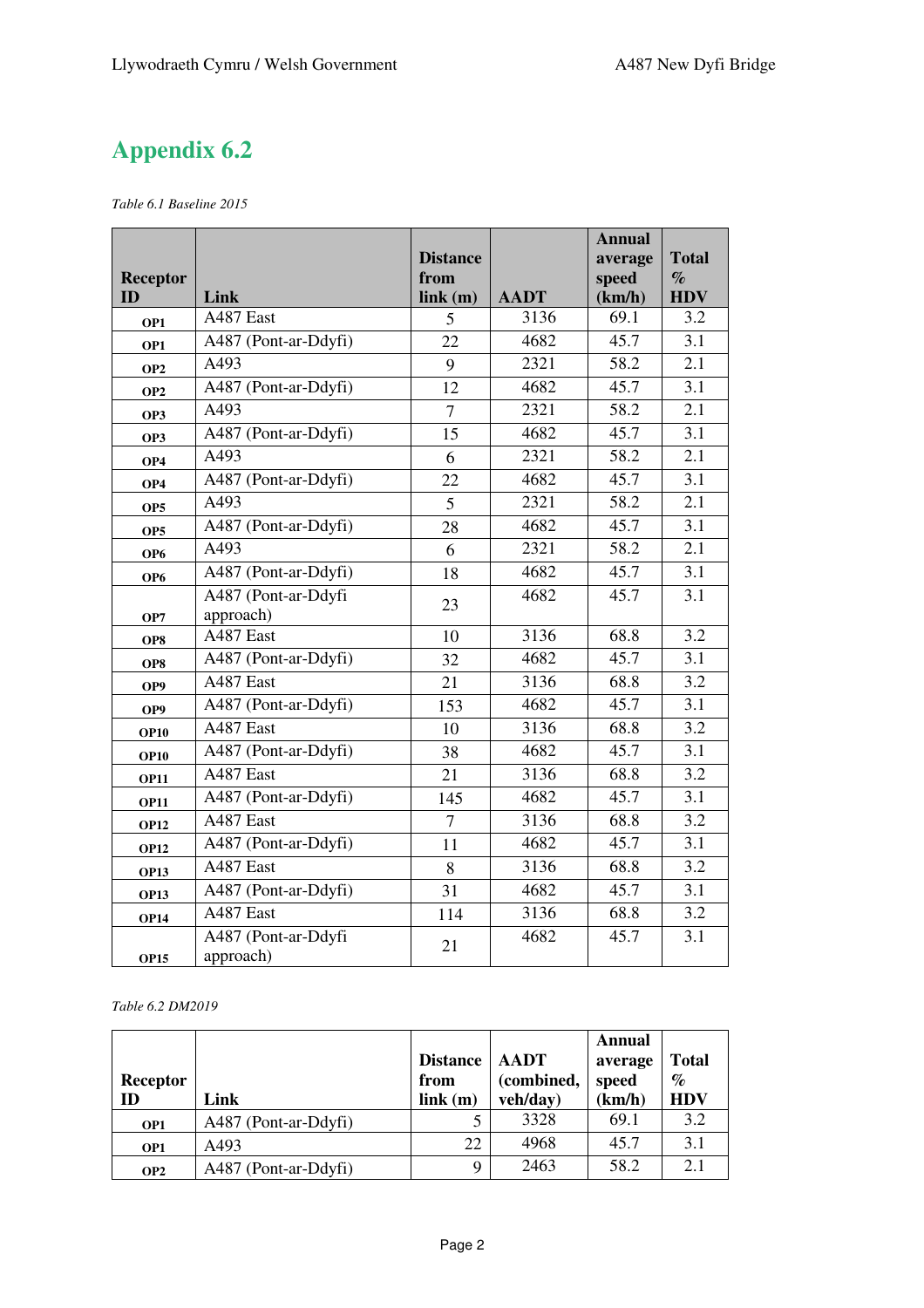| OP <sub>2</sub> | A493                             | 12             | 4968 | 45.7 | 3.1 |
|-----------------|----------------------------------|----------------|------|------|-----|
| OP3             | A493                             | $\overline{7}$ | 2463 | 58.2 | 2.1 |
| OP3             | A487 (Pont-ar-Ddyfi)             | 15             | 4968 | 45.7 | 3.1 |
| OP <sub>4</sub> | A493                             | 6              | 2463 | 58.2 | 2.1 |
| OP <sub>4</sub> | A487 (Pont-ar-Ddyfi)             | 22             | 4968 | 45.7 | 3.1 |
| OP <sub>5</sub> | A493                             | 5              | 2463 | 58.2 | 2.1 |
| OP <sub>5</sub> | A487 (Pont-ar-Ddyfi)             | 28             | 4968 | 45.7 | 3.1 |
| OP <sub>6</sub> | A493                             | 6              | 2463 | 58.2 | 2.1 |
| OP <sub>6</sub> | A487 (Pont-ar-Ddyfi)             | 18             | 4968 | 45.7 | 3.1 |
|                 | A487 (Pont-ar-Ddyfi              | 23             | 4968 | 45.7 | 3.1 |
| OP7             | approach)                        |                |      | 68.8 | 3.2 |
| OP8             | A487 East                        | 10             | 3328 |      |     |
| OP8             | A487 (Pont-ar-Ddyfi)             | 32             | 4968 | 45.7 | 3.1 |
| OP <sub>9</sub> | A487 East                        | 21             | 3328 | 68.8 | 3.2 |
| OP <sub>9</sub> | A487 (Pont-ar-Ddyfi)             | 153            | 4968 | 45.7 | 3.1 |
| <b>OP10</b>     | A487 East                        | 10             | 3328 | 68.8 | 3.2 |
| <b>OP10</b>     | A487 (Pont-ar-Ddyfi)             | 38             | 4968 | 45.7 | 3.1 |
| <b>OP11</b>     | A487 East                        | 21             | 3328 | 68.8 | 3.2 |
| <b>OP11</b>     | A487 (Pont-ar-Ddyfi)             | 145            | 4968 | 45.7 | 3.1 |
| <b>OP12</b>     | A487 East                        | 7              | 3328 | 68.8 | 3.2 |
| <b>OP12</b>     | A487 (Pont-ar-Ddyfi)             | 11             | 4968 | 45.7 | 3.1 |
| <b>OP13</b>     | A487 East                        | 8              | 3328 | 68.8 | 3.2 |
| <b>OP13</b>     | A487 (Pont-ar-Ddyfi)             | 31             | 4968 | 45.7 | 3.1 |
| <b>OP14</b>     | A487 East                        | 114            | 3328 | 68.8 | 3.2 |
| <b>OP15</b>     | A487 (Pont-ar-Ddyfi<br>approach) | 21             | 4968 | 45.7 | 3.1 |

## *Table 6.3 DS2019*

| <b>Receptor</b><br>ID | Link                                | <b>Distance</b><br>from<br>link(m) | <b>AADT</b><br>(combined,<br>veh/day) | Annual<br>average<br>speed<br>(km/h) | <b>Total</b><br>$\%$<br><b>HDV</b> |
|-----------------------|-------------------------------------|------------------------------------|---------------------------------------|--------------------------------------|------------------------------------|
| OP1                   | A493                                | 5                                  | 2463                                  | 69.1                                 | 3.2                                |
| OP <sub>2</sub>       | A493                                | 9                                  | 2463                                  | 58.2                                 | 2.1                                |
| OP3                   | A493                                | 7                                  | 2463                                  | 58.2                                 | 2.1                                |
| OP <sub>4</sub>       | A493                                | 6                                  | 2463                                  | 58.2                                 | 2.1                                |
| OP <sub>5</sub>       | A493                                | 5                                  | 2463                                  | 58.2                                 | 2.1                                |
| OP <sub>6</sub>       | A493                                | 6                                  | 2463                                  | 58.2                                 | 2.1                                |
| OP7                   | A487 (New Dyfi Bridge)<br>approach) | 23                                 | 4968                                  | 45.7                                 | 3.1                                |
| OP8                   | A493                                | 10                                 | 2463                                  | 68.8                                 | 2.1                                |
| OP <sub>9</sub>       | A493                                | 21                                 | 2463                                  | 68.8                                 | 2.1                                |
| <b>OP10</b>           | A493                                | 10                                 | 2463                                  | 68.8                                 | 2.1                                |
| <b>OP11</b>           | A493                                | 21                                 | 2463                                  | 68.8                                 | 2.1                                |
| <b>OP12</b>           | A493                                | 7                                  | 2463                                  | 68.8                                 | 2.1                                |
| <b>OP13</b>           | A493                                | 8                                  | 2463                                  | 68.8                                 | 2.1                                |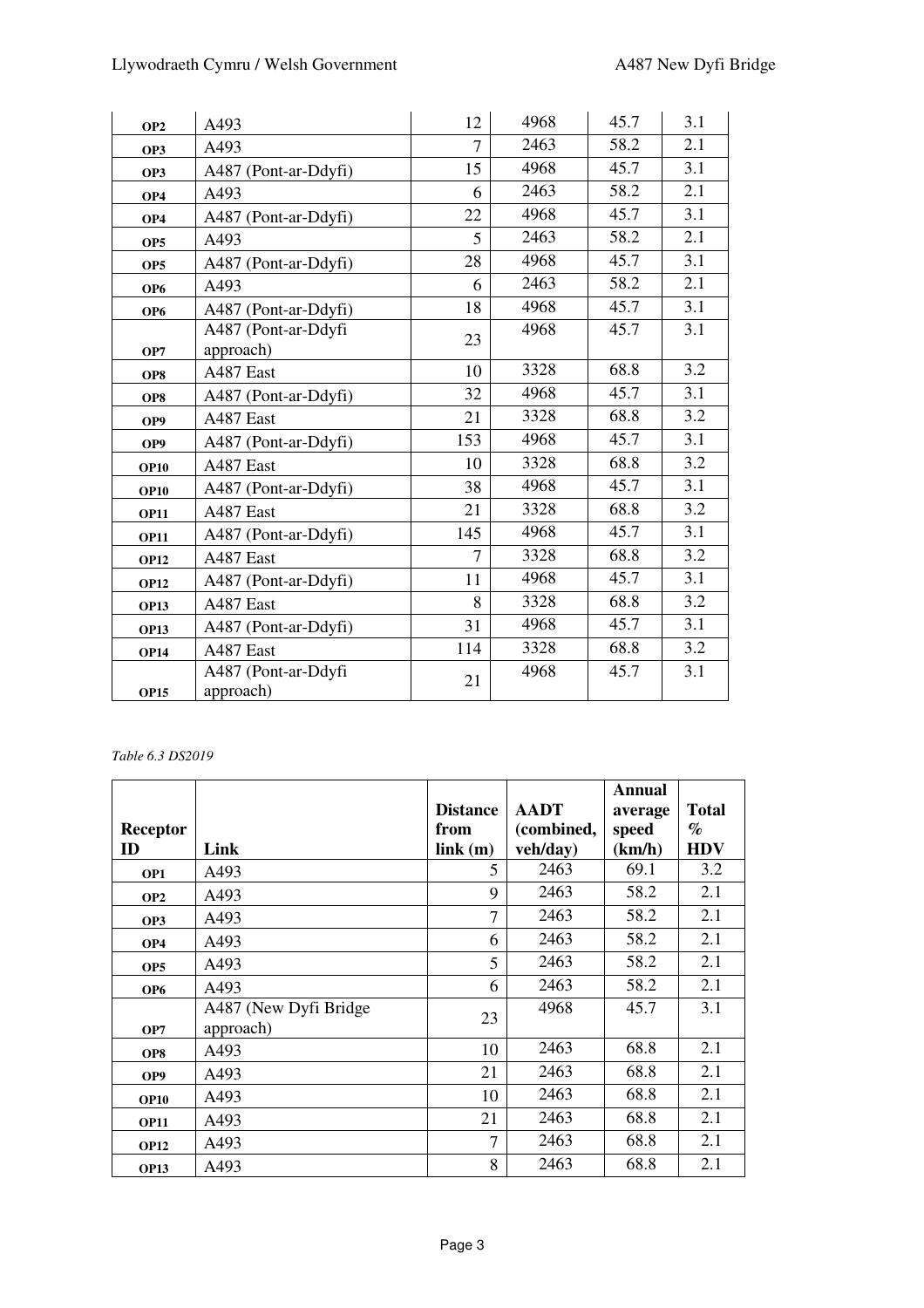| <b>OP14</b> | A487 East                           | 114             | 4968 | 72.4 |   |
|-------------|-------------------------------------|-----------------|------|------|---|
| <b>OP14</b> | A493                                | 135             | 2463 | 68.8 | ر |
| <b>OP15</b> | A487 (New Dyfi Bridge)<br>approach) | $\bigcap$<br>∠⊥ | 4968 | 45.7 |   |

*Table 6.4 DM2034* 

|                 |                      |                 |             | <b>Annual</b>     |                  |
|-----------------|----------------------|-----------------|-------------|-------------------|------------------|
|                 |                      | <b>Distance</b> | <b>AADT</b> | average           | <b>Total</b>     |
| <b>Receptor</b> |                      | from            | (combined,  | speed             | $\%$             |
| ID              | Link                 | link(m)         | veh/day)    | (km/h)            | <b>HDV</b>       |
| OP1             | A487 (Pont-ar-Ddyfi) | 5               | 3808        | 69.1              | 3.2              |
| OP1             | A493                 | 22              | 5685        | 45.7              | 3.1              |
| OP <sub>2</sub> | A487 (Pont-ar-Ddyfi) | 9               | 2819        | 58.2              | $\overline{2.1}$ |
| OP <sub>2</sub> | A493                 | 12              | 5685        | 45.7              | 3.1              |
| OP3             | A493                 | $\overline{7}$  | 2819        | 58.2              | 2.1              |
| OP3             | A487 (Pont-ar-Ddyfi) | 15              | 5685        | 45.7              | 3.1              |
| OP4             | A493                 | 6               | 2819        | 58.2              | 2.1              |
| OP4             | A487 (Pont-ar-Ddyfi) | 22              | 5685        | 45.7              | 3.1              |
| OP <sub>5</sub> | A493                 | 5               | 2819        | 58.2              | $\overline{2.1}$ |
| OP <sub>5</sub> | A487 (Pont-ar-Ddyfi) | 28              | 5685        | 45.7              | 3.1              |
| OP <sub>6</sub> | A493                 | 6               | 2819        | $\overline{58.2}$ | 2.1              |
| OP <sub>6</sub> | A487 (Pont-ar-Ddyfi) | 18              | 5685        | 45.7              | $\overline{3.1}$ |
|                 | A487 (Pont-ar-Ddyfi  | 23              | 5685        | 45.7              | 3.1              |
| OP7             | approach)            |                 |             |                   |                  |
| OP8             | A487 East            | 10              | 3808        | 68.8              | 3.2              |
| OP8             | A487 (Pont-ar-Ddyfi) | 32              | 5685        | 45.7              | $\overline{3.1}$ |
| OP9             | A487 East            | 21              | 3808        | 68.8              | 3.2              |
| OP9             | A487 (Pont-ar-Ddyfi) | 153             | 5685        | 45.7              | 3.1              |
| <b>OP10</b>     | A487 East            | 10              | 3808        | 68.8              | 3.2              |
| <b>OP10</b>     | A487 (Pont-ar-Ddyfi) | 38              | 5685        | 45.7              | 3.1              |
| <b>OP11</b>     | A487 East            | 21              | 3808        | 68.8              | 3.2              |
| <b>OP11</b>     | A487 (Pont-ar-Ddyfi) | 145             | 5685        | 45.7              | $\overline{3.1}$ |
| <b>OP12</b>     | A487 East            | $\overline{7}$  | 3808        | 68.8              | 3.2              |
| <b>OP12</b>     | A487 (Pont-ar-Ddyfi) | 11              | 5685        | 45.7              | 3.1              |
| <b>OP13</b>     | A487 East            | 8               | 3808        | 68.8              | 3.2              |
| <b>OP13</b>     | A487 (Pont-ar-Ddyfi) | 31              | 5685        | 45.7              | 3.1              |
| <b>OP14</b>     | A487 East            | 114             | 3808        | 68.8              | 3.2              |
|                 | A487 (Pont-ar-Ddyfi  | 21              | 5685        | 45.7              | 3.1              |
| <b>OP15</b>     | approach)            |                 |             |                   |                  |

*Table 6.5 DS2034* 

|          |      |                 |                                  | Annual  |              |
|----------|------|-----------------|----------------------------------|---------|--------------|
|          |      | Distance   AADT |                                  | average | <b>Total</b> |
| Receptor |      | from            | $\epsilon$ (combined, $\epsilon$ | speed   | %            |
| ID       | Link | link(m)         | veh/dav)                         | (km/h)  | <b>HDV</b>   |